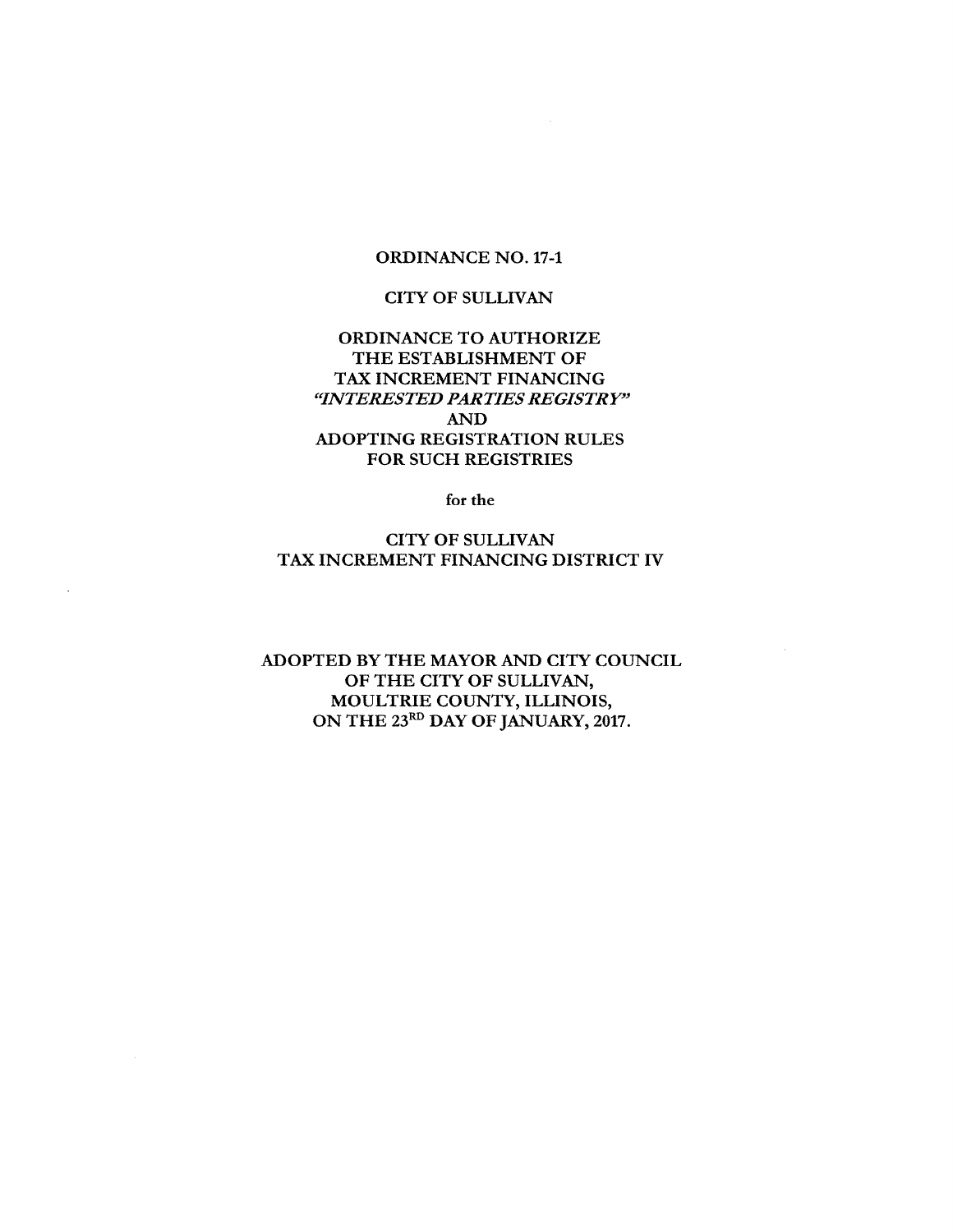### ORDINANCE NO. 17-1

### AN ORDINANCE OF THE CITY OF SULLIVAN, MOULTRIE COUNTY, ILLINOIS

## AUTHORIZING THE ESTABLISHMENT OF TAX INCREMENT FINANCING "INTERESTED PARTIES REGISTRY" AND ADOPTING REGISTRATION RULES FOR SUCH REGISTRIES for the CITY OF SULLIVAN TIF DISTRICT IV

#### **ORDINANCE**

WHEREAS, the City of Sullivan, Moultrie County, Illinois (the "City") is a Municipal Corporation organized under the laws of the State of Illinois; and

WHEREAS, pursuant to Section 11-74. 4-4.2 of the TIF Act, the City is required to establish certain" Interested Parties Registries" and adopt Registration Rules for such registries for the proposed Sullivan Tax Increment Financing (TIF) District IV; and

WHEREAS, the City desires to adopt this ordinance in order to comply with such requirements of the TIF Act.

### NOW THEREFORE, BE IT ORDAINED BY THE MAYOR AND CITY COUNCIL OF THE CITY OF SULLIVAN, ILLINOIS THAT:

SECTION 1. The above recitals are incorporated herein and made a part hereof.

**SECTION 2.** The City Clerk, is hereby authorized and directed to create an *'Interested Parties* Registry" in accordance with Section 11-74.4-4.2 of the TIF Act for each redevelopment project area created under the TIF Act, whether now existing or created after the date of the adoption of this ordinance.

SECTION 3. In accordance with Section 11-74.4-4.2 of the Act, the City hereby adopts the Registration Rules attached hereto as  $Exhibit \, A$  as Registration Rules for each such '*Interested Parties* Registry". The City Clerk, with the consent of the City's Special Counsel Jacob & Klein, Ltd., as to form and legality, shall have the authority to amend such Registration Rules from time to time as may be necessary or desirable to comply with and carry out the purposes intended by the TIF Act.

SECTION 4. If any provision of this ordinance shall be held to be invalid or unenforceable for any reason, the invalidity or unenforceability of such provision shall not affect any of the other provisions of this ordinance.

**SECTION 5.** All ordinances, resolutions, motions or orders in conflict with this ordinance are hereby repealed to the extent of such conflict.

**SECTION 6.** This ordinance shall be in full force and effect immediately upon its passage.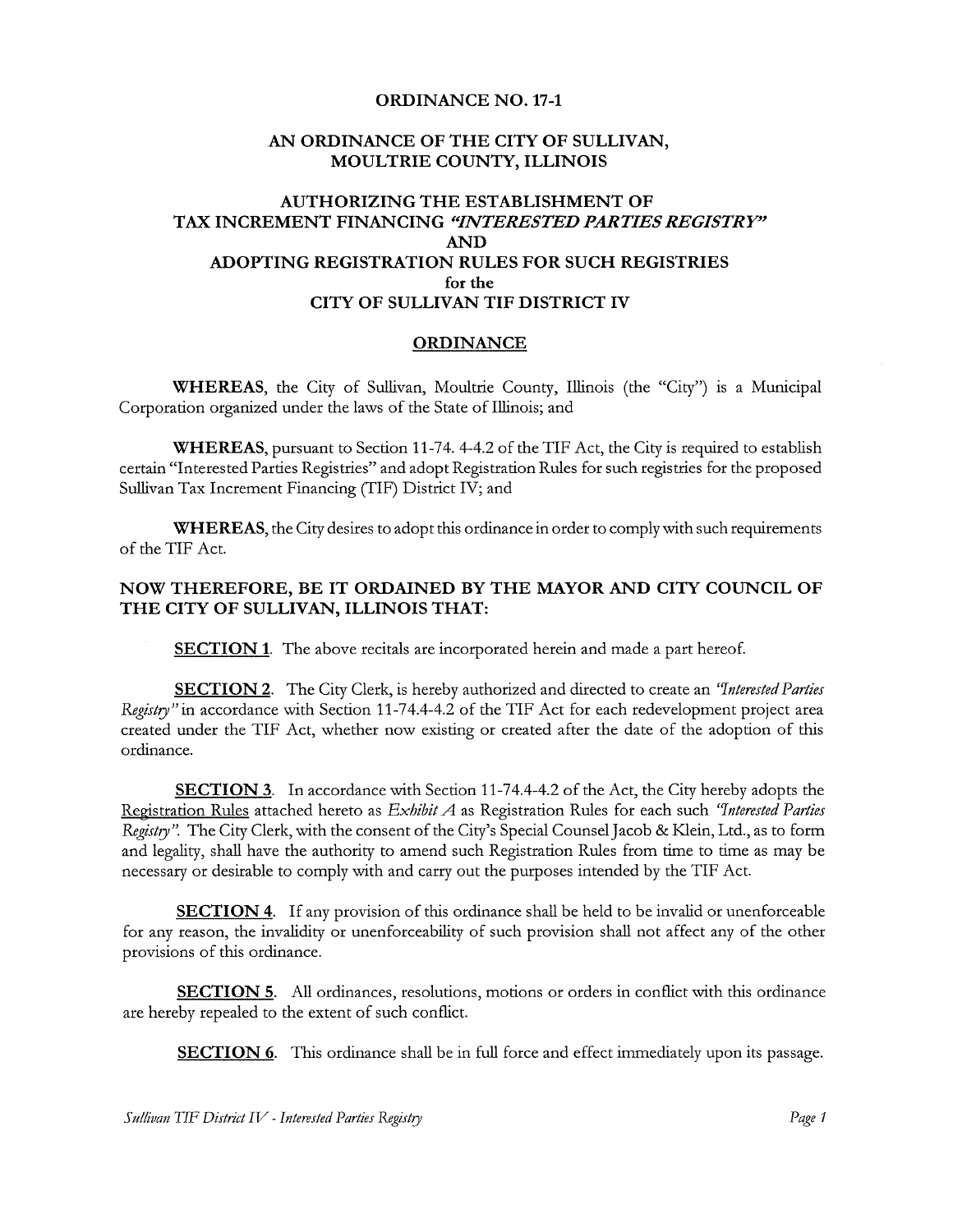PASSED, APPROVED AND ADOPTED by the Corporate Authorities of the City of Sullivan, Moultrie County, Illinois, on the 23<sup>rd</sup> day of January, A.D. 2017, and deposited and filed in the Office of the City Clerk of said City on that date.

| <b>CORPORATE</b><br><b>AUTHORITIES</b> | <b>AYE VOTE</b> | <b>NAY VOTE</b> | <b>ABSTAIN /</b><br><b>ABSENT</b> |
|----------------------------------------|-----------------|-----------------|-----------------------------------|
| Bill Hagen                             |                 |                 |                                   |
| Mike Kirk                              |                 |                 |                                   |
| Jerry Risley                           |                 |                 |                                   |
| Mike Mossman                           |                 |                 |                                   |
| Ann Short, Mayor                       |                 |                 |                                   |
| <b>TOTAL VOTES:</b>                    |                 |                 |                                   |

APPROVED: Date: Mayor

| АT | Monte a.<br>Johnson | Date: | $\overline{10}$<br>1.21 |  |
|----|---------------------|-------|-------------------------|--|
|    | lerk<br>_1tv ·      |       |                         |  |

Attachments:

Exhibit A: TIF Interested Parties Registry Registration Rules Exhibit B: Interested Parties Registry Form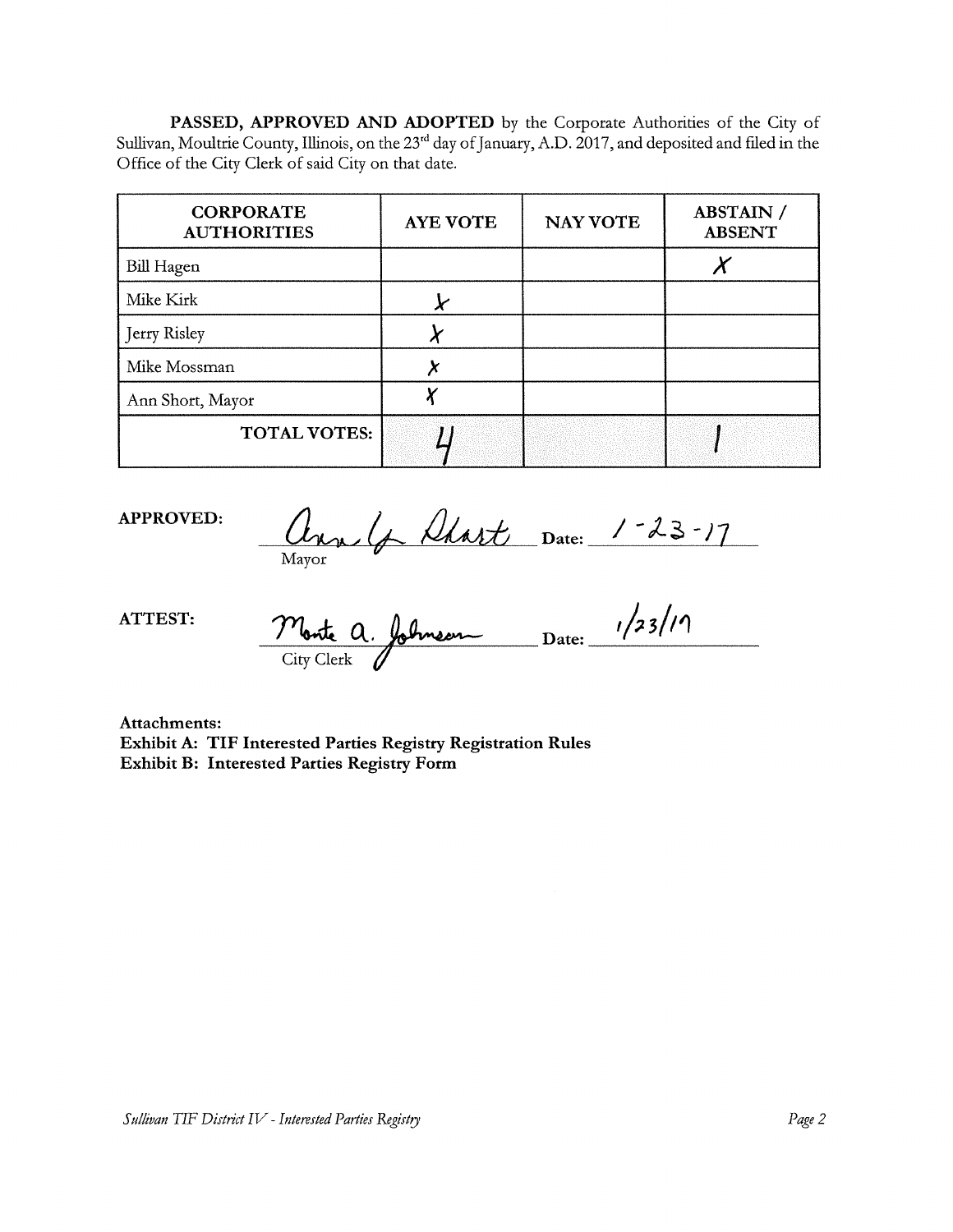# EXHIBIT A

# CITY OF SULLIVAN MOULTRIE COUNTY, ILLINOIS SULLIVAN TIF DISTRICT IV

### TIFINTERESTED PARTIES REGISTRYREGISTRATIONRULES

A. Definitions. As used in these Registration Rules, the following terms shall have the definitions set forth below:

"Act" shall mean the Tax Increment Allocation Redevelopment Act, 65ILCS 5/11-74.4-1, et seq., as amended from time to time.

"Clerk" shall mean the City Clerk.

"Interested Party(ies)" shall mean (a) any organization(s) active within the City, (b) any resident(s) of the City, and (c) any other entity or person otherwise entitled under the Act to register in the *Interested Parties Registry* who has registered in such Registry and whose registration has not been terminated in accordance with these Registration Rules.

"Redevelopment Project Area" shall mean a redevelopment project area that (a) is intended to qualify or that has previously or subsequently qualified as a "redevelopment project area" under the Act, and (b) is subject to the "interested parties registry" requirements of the Act.

Registration Form" shall mean the form appended to these Registration Rules, or such revised form as may be approved by the Department consistent with the requirements of the Act.

"Registry" or "Registries" shall mean each interested parties registry, and all such registries, collectively, established by the City pursuant to Section  $11-74.4-4.2$  of the Act for a Redevelopment Project Area.

"City" shall mean the City of Sullivan, an Illinois Municipal Corporation.

- B. Establishment of Registry. The City shall establish a separate interested parties registry for each Redevelopment Project Area, whether existing as of the date of the adoption of these Rules or hereafter established.
- C. Maintenance of Registry. The Registries shall be maintained by the Clerk, which has a principal business office located at City Hall, Sullivan, Illinois. The City may transfer the responsibility for maintaining the Registries to such other Department provided that the City (a) gives prior written notice to all Interested Parties not less than thirty  $(30)$  days prior to such transfer, and( b) publishes notice of such transfer in <sup>a</sup> newspaper of general circulation in the City.
- D. Registration by Residents. An individual seeking to register as an Interested Party with respect to a Redevelopment Project Area must complete and submit <sup>a</sup> Registration Form to the Clerk. Such individual must also submit a copy of a current driver's license, lease, utility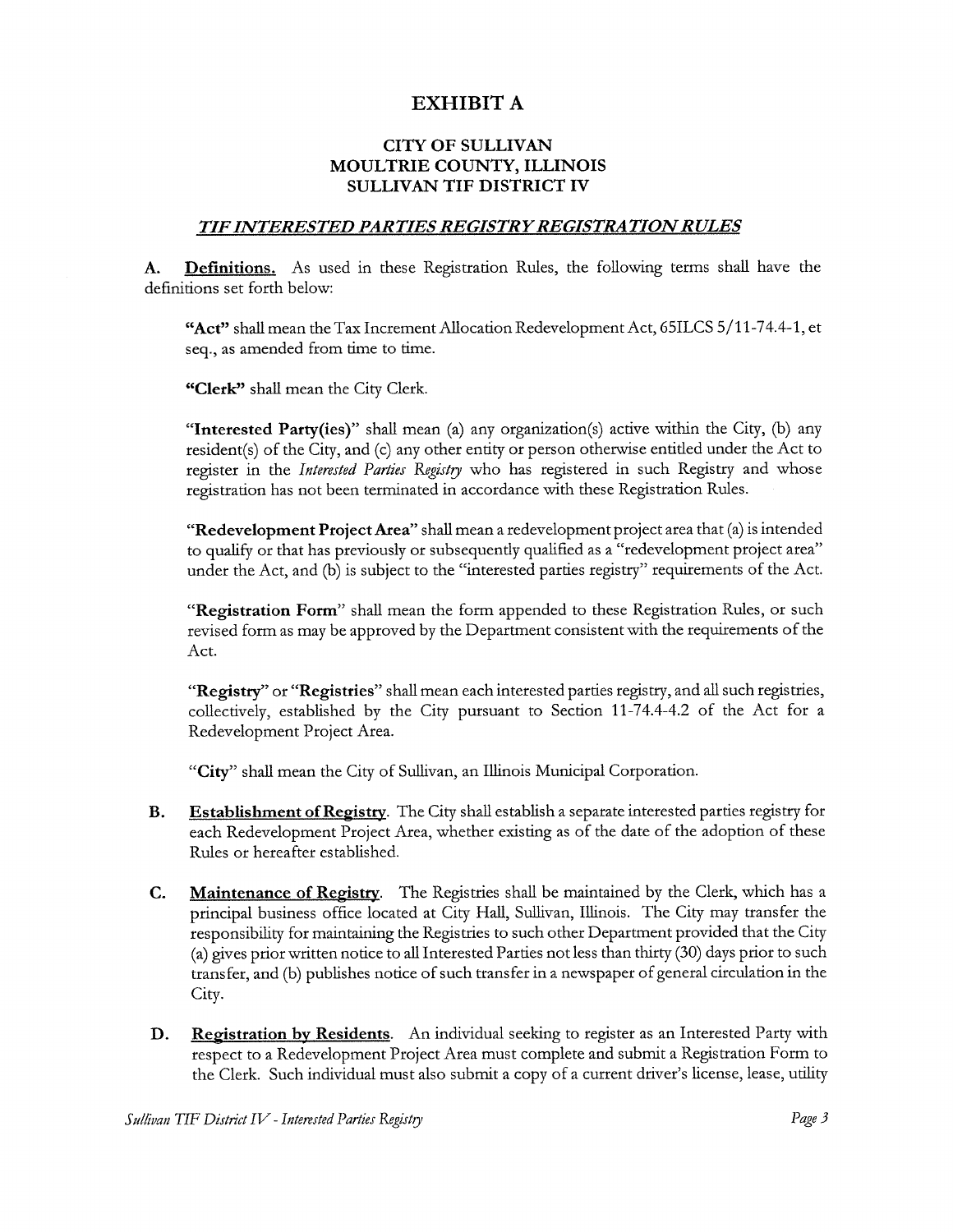bill, or such other evidence as may be acceptable to the Clerk to establish the individual's current residency.

- E. Registration by Organizations. An organization seeking to register as an Interested Party with respect to <sup>a</sup> redevelopment project area must complete and submit <sup>a</sup> Registration Form to the Clerk. Such organization must also submit <sup>a</sup> copy of <sup>a</sup> one- page statement describing the organization's current operations in the City.
- F. Determination of Eligibility. All individuals and organizations whose Registration form and supporting documentation complies with these Registration Rules shall be registered in the applicable Registry within ten ( 10) business days of the Clerk's receipt of all such documents. The Clerk shall provide written notice to the registrant confirming such registration. Upon registration, Interested Parties shall be entitled to receive all notices and documents required to be delivered under these Rules or as otherwise required under the Act with respect to the applicable redevelopment project area. If the Clerk determines that <sup>a</sup> registrant's Registration Form and/ or supporting documentation is incomplete or does not comply with these Rules, the Clerk shall give written notice to the registrant specifying the defect(s). The registrant shall be entitled to correct any defects and resubmit <sup>a</sup> new Registration Form and supporting documentation.
- G. Renewal and Termination. An Interested Party's registration shall remain effective for a period of three years. At any time after such three year period, the Clerk may provide written notice by regular mail to the Interested Party stating that such registration shall terminate unless the Interested Party renews such registration within thirty (30) days of the Clerk's mailing ofwritten notice. To renew such registration, the Interested Party shall, within such thirty ( 30) day period, complete and submit the same Registration form and supporting documentation then required ofinitial registrants in order to permit the Clerk to confirm such person's residency or such organization's operations in the City. The registration of all individuals and organizations whose Registration Form and supporting documentation is submitted in <sup>a</sup> timely manner and complies with these Regulation Rules shall be reviewed for an additional, consecutive three year period. If the Clerk determines that a registrant's renewal Registration Form and/ or supporting documentation is incomplete or does not comply with these Registration Rules, the Clerk shall give written notice to the registrant at the address specified in the renewal Registration Form submitted by such registrant, specifying the defect(s). The registrant shall be entitled to correct any defects and resubmit <sup>a</sup> new Registration Form and supporting documentation within thirty (30) days of receipt of the Clerk's notice. If all defects are not corrected within thirty (30) days or the Interested Party's receipt of the Clerk's notice, the Interested Party's registration shall be terminated. Any Interested Party whose registration is terminated shall be entitled to register again as if <sup>a</sup> firsttime registrant.
- H. **Amendment to Registration**. An Interested Party may amend its registration by giving written notice to the Clerk by certified mail of any of the following:( i) a change in address for notice purposes: (ii) in the case of organizations, <sup>a</sup> change in the name of the contact person: and (iii) a termination of registration. Upon receipt of such notice, the Clerk shall revise the applicable Registry accordingly.
- I. Registries Available for Public Inspection. Each Registry shall be available for public inspection during normal City business hours. The Registry shall include the name, address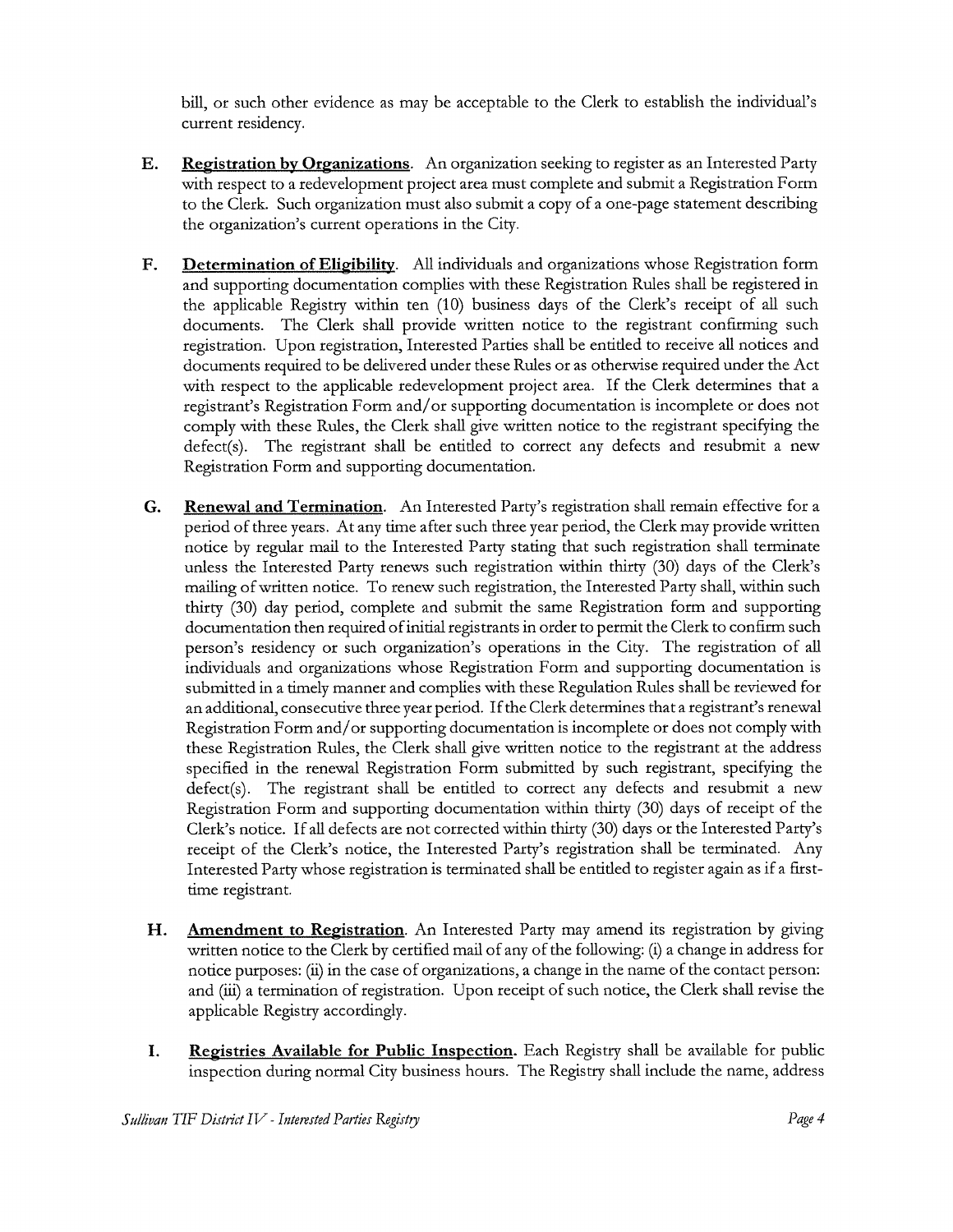and telephone number of each Interested Person and, for organizations, the name and phone number of <sup>a</sup> designated contact person.

- J. Notices to be Sent to Interested Parties. Interested Parties shall be sent the following notices and any other notices required under the Act with respect to the applicable Redevelopment Project Area.
	- (i) pursuant to  $\sqrt{74.4-5}$  (a) of the Act, notice of the availability of a proposed redevelopment plan and eligibility report, including how to obtain this information; such notice shall be sent by mail within <sup>a</sup> reasonable period of time after the adoption of the ordinance fixing the public hearing for the proposed redevelopment plan;
	- (ii) pursuant to  $\sqrt[6]{74.4-5}$ (a) of the Act, notice of changes to proposed redevelopment plans that do not (1) add additional parcels of property to the proposed redevelopment project area, (2) substantially affect the general land uses proposed in the redevelopment plan,( 3) substantially change the nature of or extend the life of the redevelopment project, or (4) increase the number of low or very low income households to be displaced from the redevelopment project area, provided that measured from the time of creation of the redevelopment project area the total displacement of the households will exceed 10; such notice shall be sent by mail not later than 10 days following the City's adoption by ordinance of such changes;
	- (iii) pursuant to  $$74.4-5(c)$  of the Act, notice of amendments to previously approved redevelopment plans that do not (1) add additional parcels of property to the redevelopment project area, (2) substantially affect the general land uses in the redevelopment plan, (3) substantially change the nature of the redevelopment project,( 4) increase the total estimated redevelopment project costs set out in the redevelopment plan by more than 5% after adjustment for inflation from the date the plan was adopted, (5) add additional redevelopment project costs to the itemized list of redevelopment project costs set out in the redevelopment plan, or 6) increase the number of low or very low income households to be displaced from the redevelopment project area, provided that measured from the time of creation of the redevelopment project area the total displacement of households will exceed 10; such notice shall be sent by mail not later than 10 days following the City's adoption by ordinance of any such amendment;
	- (iv) pursuant to  $$74.4-5(d)(9)$  of the Act, for redevelopment plans or projects that would result in the displacement ofresidents from 10 or more inhabited residential units or that contain 75 or more inhabited residential units, notice ofthe availability of the certified audit report described in  $\sqrt{74.4-5}$ (d)(9), including how to obtain the certified audit report; such notice shall be sent by mail within <sup>a</sup> reasonable period of time after completion of the certified audit report;
	- (v) pursuant to  $\sqrt{74.4-6}$  (e) of the Act, notice of the preliminary public meeting required under the Act for a proposed Redevelopment Project Area that will result in the displacement of 10 or more inhabited residential units or which will contain 75 or more inhabited residential units, such notice shall be sent by certified mail not less than <sup>15</sup> days before the date of such preliminary public meeting.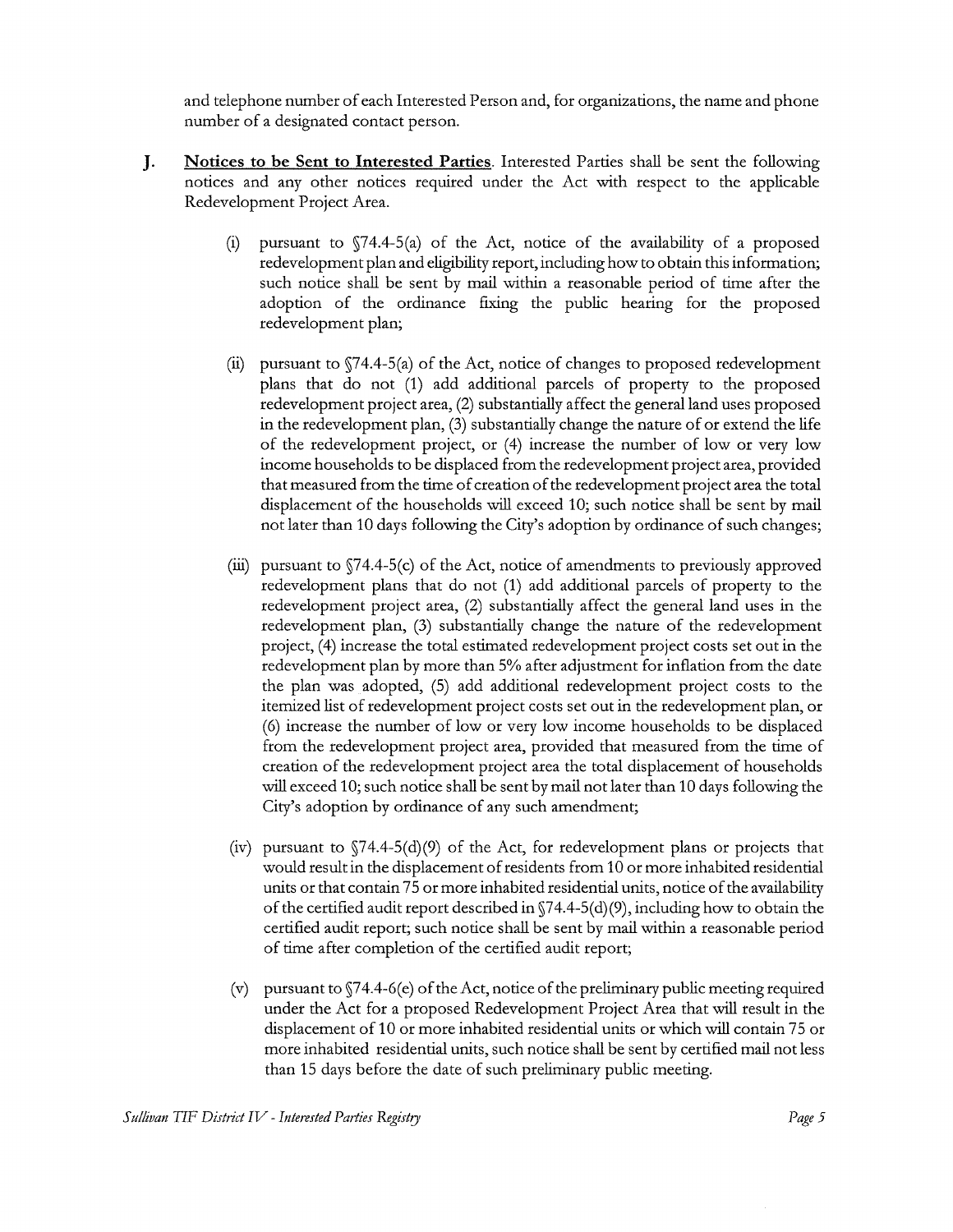- K. Non-Interference. These Registration Rules shall not be used to prohibit or otherwise interfere with the ability of eligible organizations and individuals to register for receipt of information to which they are entitled under the Act.
- L. Amendment of Registration Rules. These Registration Rules may be amended by the City Council, subject to and consistent with the requirements of the Act.

# THE CITY OF SULLIVAN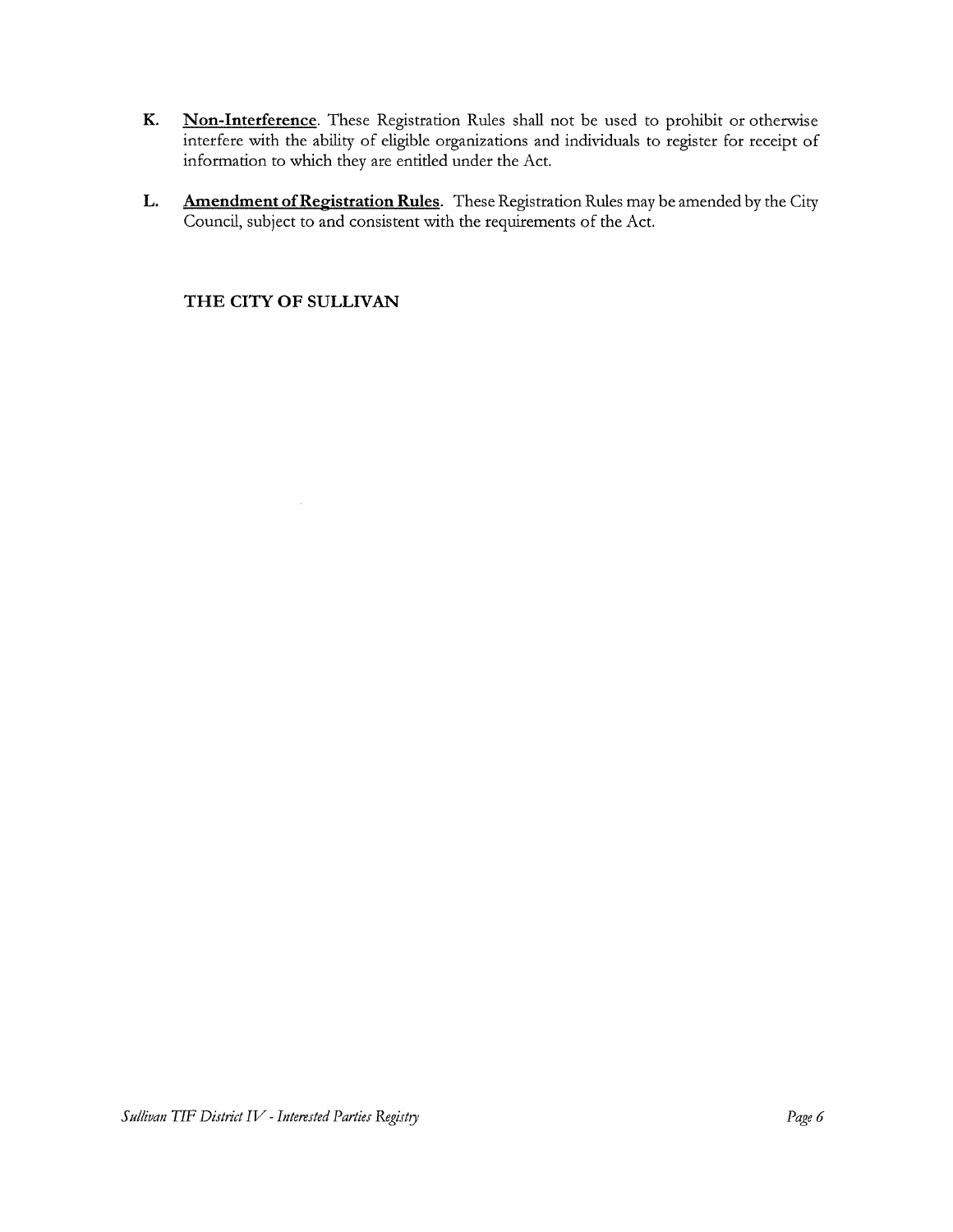## EXHIBIT B

# CITY OF SULLIVAN MOULTRIE COUNTY, ILLINOIS SULLIVAN TIF DISTRICT IV

# INTERESTED PARTIES REGISTRY

The following Individuals and Organizations have registered with the City under Rules adopted by the City pursuant to 65 Illinois Compiled Statutes 5/11-74.4-4.2:

# INDIVIDUALS

| Name                      | <b>Address</b>                                                                                                                                                                                                                                                                                                                                                                                                                                                                   |      |
|---------------------------|----------------------------------------------------------------------------------------------------------------------------------------------------------------------------------------------------------------------------------------------------------------------------------------------------------------------------------------------------------------------------------------------------------------------------------------------------------------------------------|------|
| Phone: $(\_\_\_\_\_\_\$   |                                                                                                                                                                                                                                                                                                                                                                                                                                                                                  |      |
| Phone: $(\_\_\_\_\_\_$    |                                                                                                                                                                                                                                                                                                                                                                                                                                                                                  |      |
| Phone: $(\_\_\_\_\_\_\_$  | $\begin{tabular}{lllllllllllll} \multicolumn{3}{l}{} & \multicolumn{3}{l}{} & \multicolumn{3}{l}{} & \multicolumn{3}{l}{} & \multicolumn{3}{l}{} & \multicolumn{3}{l}{} & \multicolumn{3}{l}{} & \multicolumn{3}{l}{} & \multicolumn{3}{l}{} & \multicolumn{3}{l}{} & \multicolumn{3}{l}{} & \multicolumn{3}{l}{} & \multicolumn{3}{l}{} & \multicolumn{3}{l}{} & \multicolumn{3}{l}{} & \multicolumn{3}{l}{} & \multicolumn{3}{l}{} & \multicolumn{3}{l}{} & \multicolumn{3}{l$ | Zip: |
| Phone: $(\_\_\_\_\_\_\_\$ |                                                                                                                                                                                                                                                                                                                                                                                                                                                                                  |      |
| Phone: $(\_\_\_\_\_\_$    |                                                                                                                                                                                                                                                                                                                                                                                                                                                                                  |      |
|                           |                                                                                                                                                                                                                                                                                                                                                                                                                                                                                  |      |
| Phone: $(\_\_\_\_\_\_\_$  |                                                                                                                                                                                                                                                                                                                                                                                                                                                                                  | Zip: |